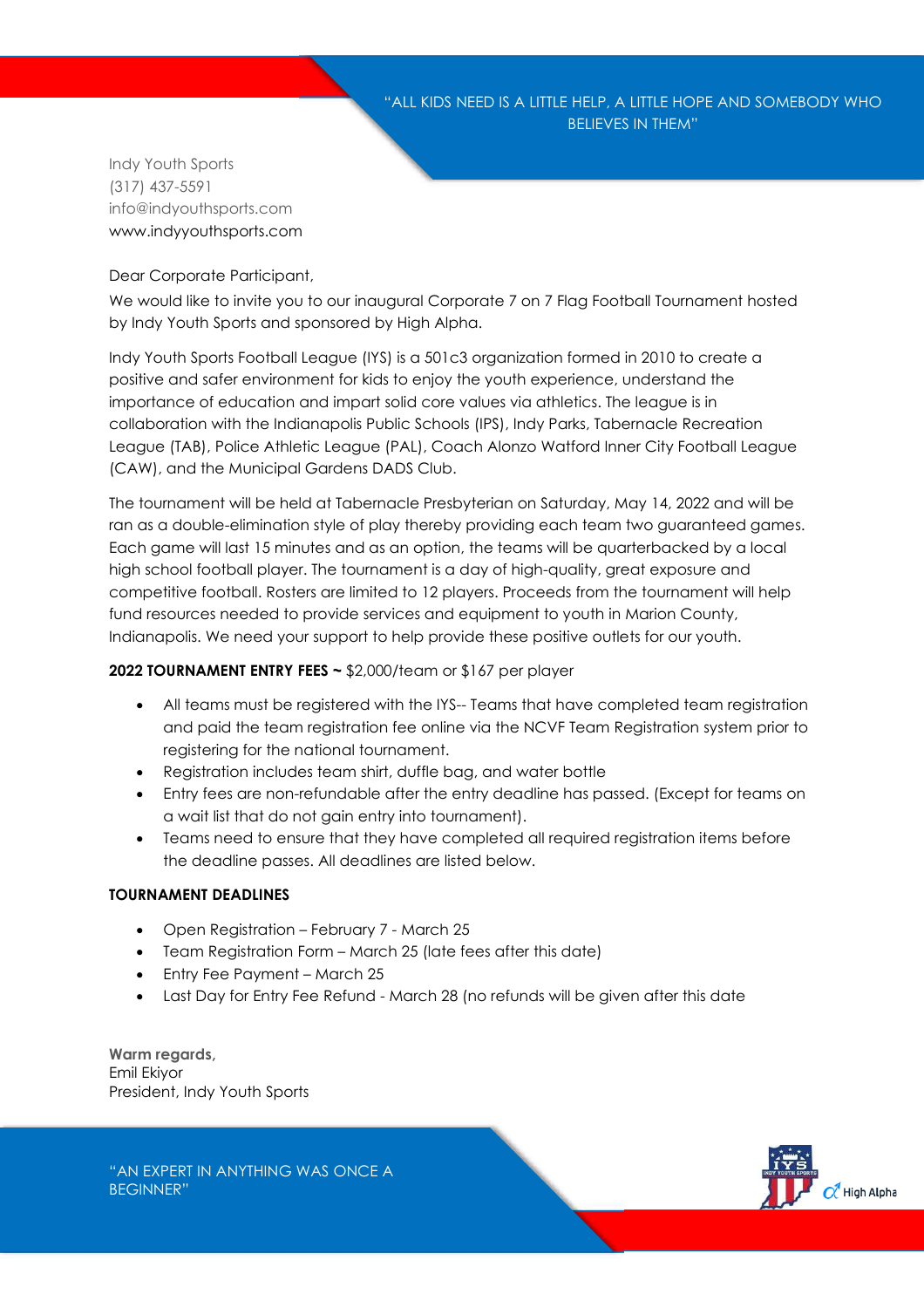### **Indy Youth Sports Corporate 7 on 7 Flag Football Tournament**

### **Sponsored by High Alpha**

| When                    | Saturday, May 14, 2022                                                                                                                                                                                                  |
|-------------------------|-------------------------------------------------------------------------------------------------------------------------------------------------------------------------------------------------------------------------|
| Where                   | Tabernacle Presbyterian<br>418 E 34th St, Indianapolis, IN 46205                                                                                                                                                        |
| <b>Time</b>             | Registration begins at 8am SHARP<br>A light breakfast will start at 8:30am<br>The first game will begin at 9:00pm                                                                                                       |
| Who Can Play            | All are welcome                                                                                                                                                                                                         |
| <b>Game Duration</b>    | Teams will be assigned to a field (2 fields) and will<br>play at least two games in a "Double Elimination"<br>format. Teams advance to a single-elimination<br>format through the championship game in the<br>afternoon |
| <b>Players Per Team</b> | No MORE THAN 12 PLAYERS PER TEAM                                                                                                                                                                                        |
| <b>Contact</b>          | Eugena Anderson<br>info@indyouthsports.com<br>$(760)$ 524-7961                                                                                                                                                          |
| Website                 | www.indyyouthsports.com                                                                                                                                                                                                 |

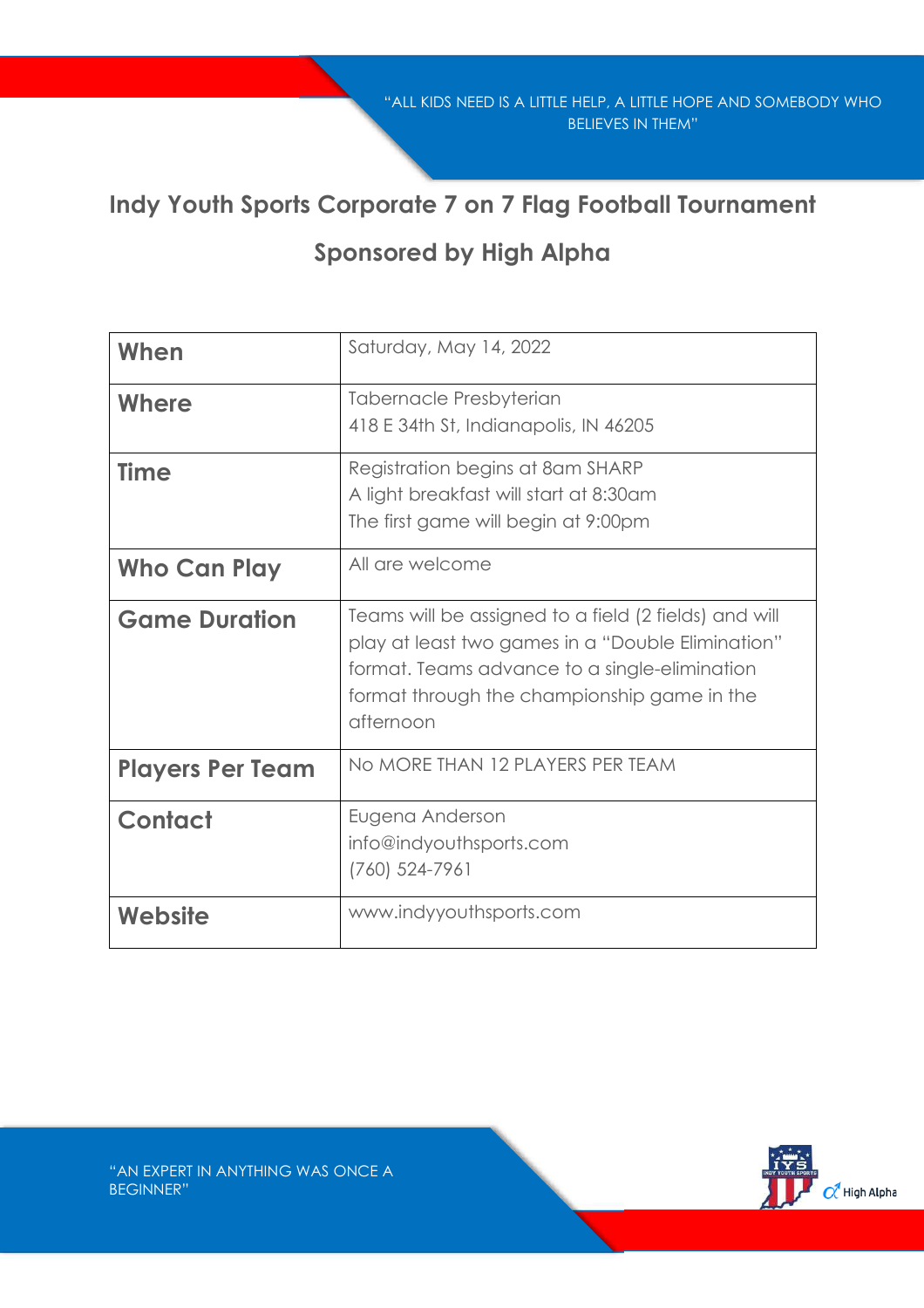## **Team Registration Form**

Please print clearly. We cannot process incomplete registrations. All information requested must be provided.

#### **WHAT SHOULD YOU BRING TO THE TOURNAMENT?**

- 1. Team Roster & Signed Waivers for each participant
- 2. Equipment-mouth piece
- 3. Athletic Shoes

#### **All forms must be submitted via email to info@indyouthsports.com by March 25, 2022 deadline**

#### *All forms to be returned include team roster, registration sheet, and registration fee*

**WAIVER:** Registration implies permission for photos, publicity and inclusion in a participant list unless the Indy Youth Sports team is notified in writing prior to the tournament. By submitting this form, you agree to hold harmless and indemnify Indy Youth Sports and High Alpha from any and all liability, loss, damages, costs, or expenses which are sustained, incurred, or required arising out of the actions in the course of the tournament. You authorize that any medical, surgical, diagnostic and hospital procedures may be performed by a physician in the event of an emergency.

"AN EXPERT IN ANYTHING WAS ONCE A BEGINNER"

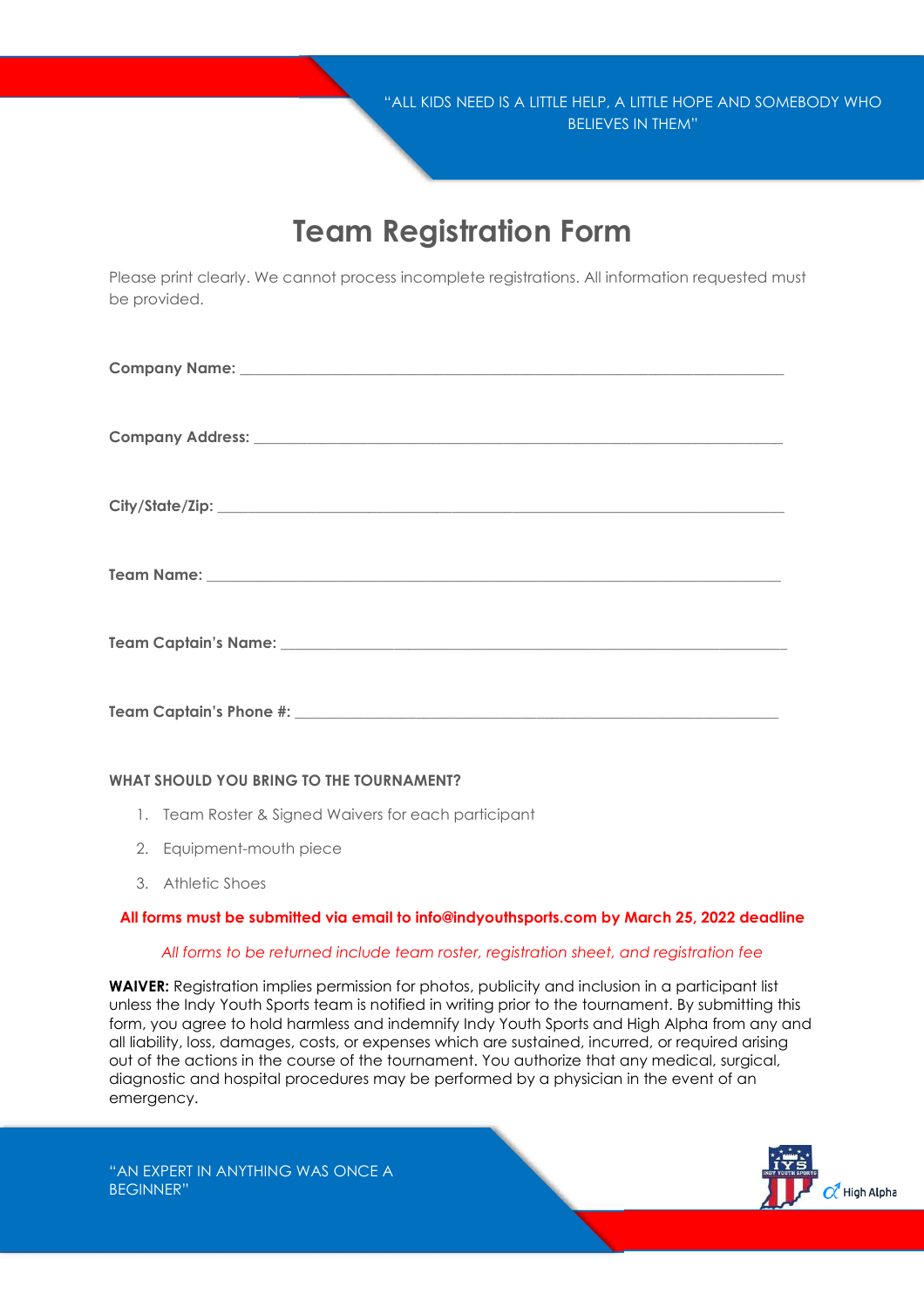## **TEAM ROSTER**

### **Team Name: \_\_\_\_\_\_\_\_\_\_\_\_\_\_\_\_\_\_\_\_\_\_\_\_\_\_\_\_\_**

|                         | <b>Participants Name</b> | <b>Shirt Size</b> |
|-------------------------|--------------------------|-------------------|
|                         |                          |                   |
| $\boldsymbol{2}$        |                          |                   |
| $\boldsymbol{3}$        |                          |                   |
| 4                       |                          |                   |
| 5                       |                          |                   |
| $\boldsymbol{6}$        |                          |                   |
| 7                       |                          |                   |
| 8                       |                          |                   |
| 9                       |                          |                   |
| 10                      |                          |                   |
|                         |                          |                   |
| $\overline{\mathbf{2}}$ |                          |                   |

\*No more than 12 players per team

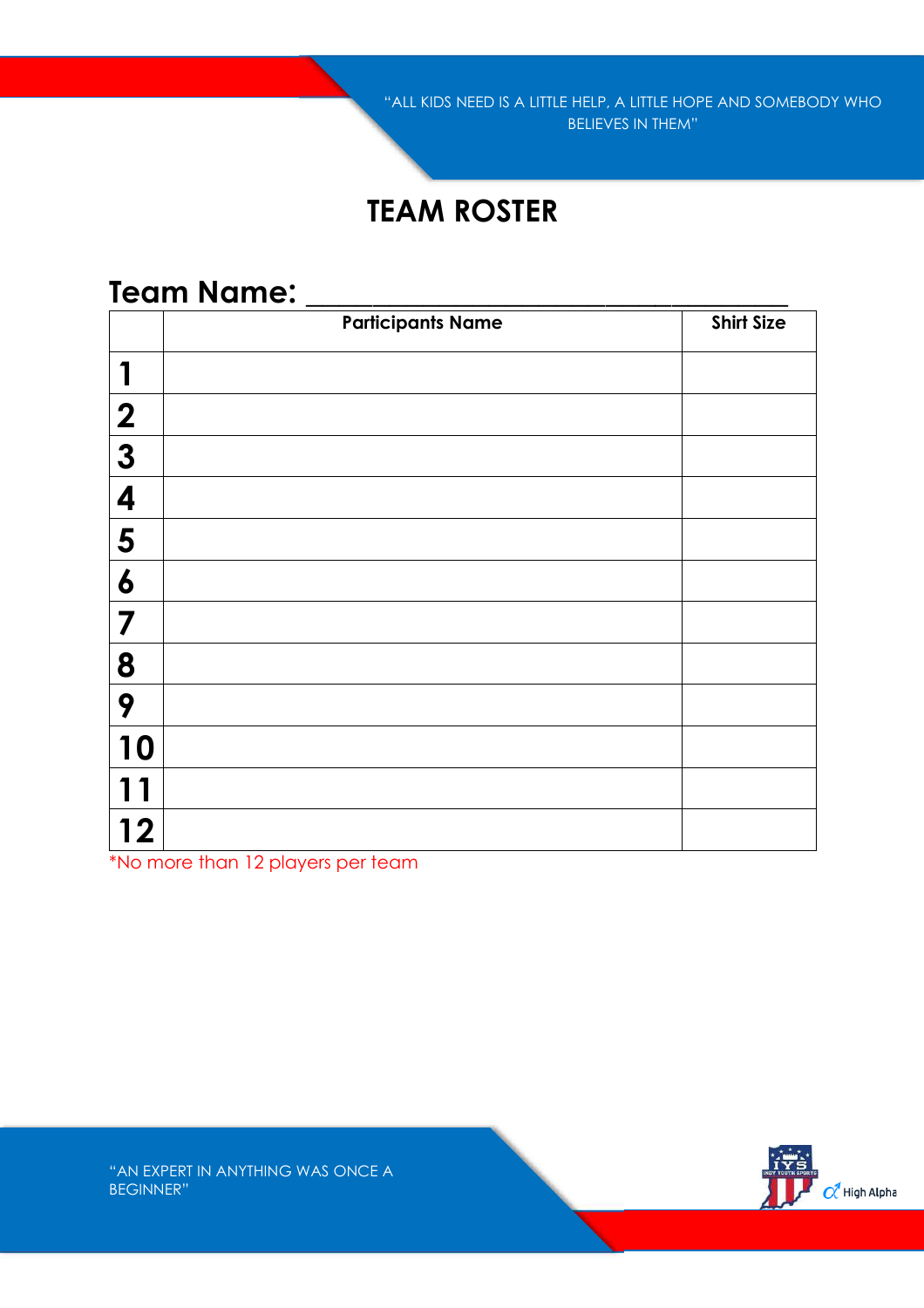# **RELEASE AND WAIVER OF LIABILITY MEDICAL HISTORY FORM**

|                                                                         | Do you have any allergies? $\Box$ Yes $\Box$ No List: _______________________________                                                                                                                                                                                                                                                                                                                                                                                                                                                                         |
|-------------------------------------------------------------------------|---------------------------------------------------------------------------------------------------------------------------------------------------------------------------------------------------------------------------------------------------------------------------------------------------------------------------------------------------------------------------------------------------------------------------------------------------------------------------------------------------------------------------------------------------------------|
|                                                                         |                                                                                                                                                                                                                                                                                                                                                                                                                                                                                                                                                               |
|                                                                         |                                                                                                                                                                                                                                                                                                                                                                                                                                                                                                                                                               |
|                                                                         |                                                                                                                                                                                                                                                                                                                                                                                                                                                                                                                                                               |
|                                                                         | <b>IN CASE OF EMERGENCY</b>                                                                                                                                                                                                                                                                                                                                                                                                                                                                                                                                   |
|                                                                         |                                                                                                                                                                                                                                                                                                                                                                                                                                                                                                                                                               |
| physically fit and mentally capable to participate in these activities. | I the undersigned, understand that FOOTBALL is an active, physical sport and that injuries can take place<br>during play. I understand that, as with any sport, injuries can occur, and I hereby acknowledge that I am                                                                                                                                                                                                                                                                                                                                        |
| at and through Indy Youth Sports inaugural Corporate 7 on 7 Tournament. | For the sole consideration of my participation in the corporate 7-on-7 tournament, I agree to indemnify and<br>hold harmless the Indy Youth Sports and High Alpha from any and all claims, demands, claims for attorney's<br>fees whatever kind or nature which might be assorted against them, rights and causes of actions of<br>whatever kind, by or on behalf of myself, my heirs, assigns, attorneys in fact, attorneys at law, personal<br>representatives, dependents, or otherwise, arising from my participation in connection with these activities |

| Sign:                                                 | Date: the contract of the contract of the contract of the contract of the contract of the contract of the contract of the contract of the contract of the contract of the contract of the contract of the contract of the cont |                                                      |
|-------------------------------------------------------|--------------------------------------------------------------------------------------------------------------------------------------------------------------------------------------------------------------------------------|------------------------------------------------------|
| "AN EXPERT IN ANYTHING WAS ONCE A<br><b>BEGINNER"</b> |                                                                                                                                                                                                                                | <b>INDY YOUTH SPORT</b><br>$\overline{O}$ High Alpha |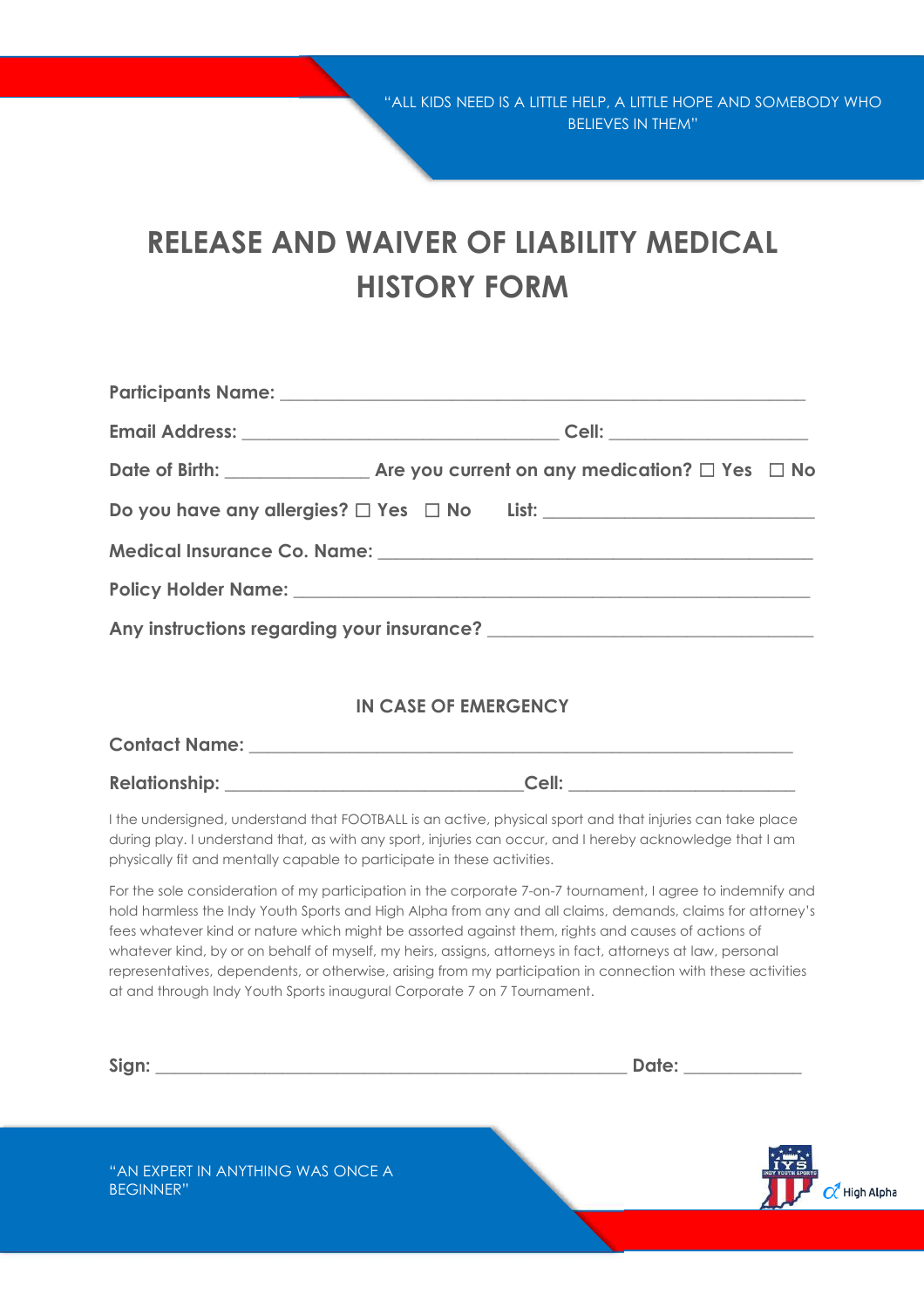"ALL KIDS NEED IS A LITTLE HELP, A LITTLE HOPE AND SOMEBODY WHO BELIEVES IN THEM"

## **Tournament Schedule**